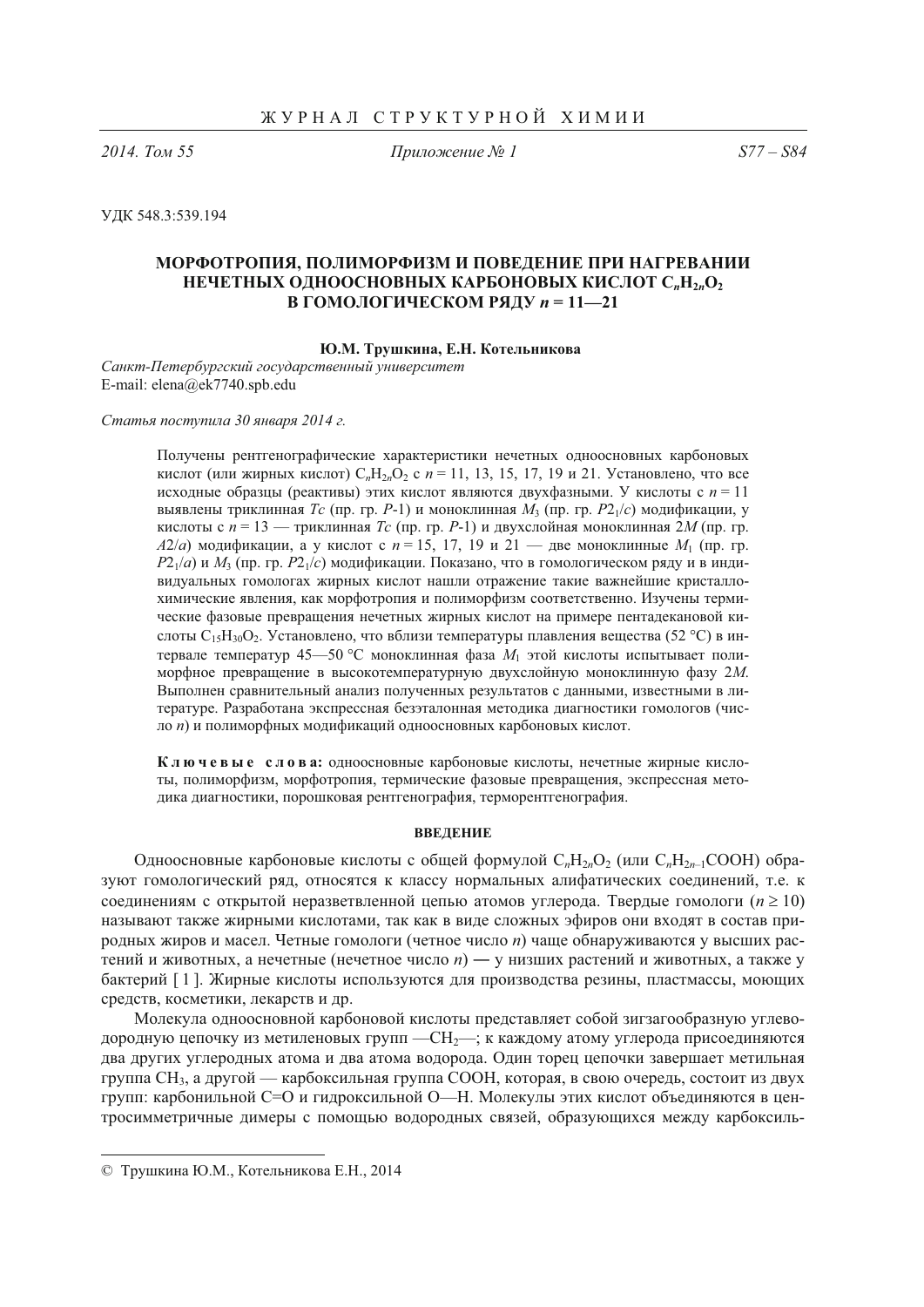Рис. 1. Различие в угле наклона карбоксильных групп димерных молекул к плоскости *ab* у четных (*a*) и нечетных (*6*) одноосновных карбоновых кислот

ными группами СООН соседних молекул [2]. Способ образования димерной молекулы может быть разным у гомологов разной четности. Это различие определяется различиями в угле наклона карбоксильных групп относительно оси цепочки четных и нечетных молекул к плоскости *ab* (рис. 1). В свою очередь, от величины угла наклона зависит расстояние между соседними карбоксильными группами [3].



Полностью вытянутые димерные молекулы располагаются слоями, в которых длинные оси выстраиваются параллельно друг другу. Взаимодействие между слоями определяется метильными группами СН<sub>3</sub>, которыми завершаются торцы димерных молекул. Упаковка димерных молекул жирных кислот напоминает упаковку молекул в других органических веществах, таких как *н*-парафины, алифатические спирты, кетоны [4, 5 и др.].

Одноосновные карбоновые кислоты обнаруживают разнообразие полиморфных модификаций [3, 6—11]. В этих кислотах нашли отражение такие важнейшие кристаллохимические явления, как 1) морфотропия — разнообразие полиморфных модификаций в зависимости от длины и симметрии молекулы и 2) полиморфизм — разнообразие полиморфных модификаций в зависимости от способа получения кислоты, способа ее химической и термической обработки и температуры  $[10-12]$ .

Судя по литературе, нечетные жирные кислоты изучены значительно хуже, чем четные. В банке порошковых дифракционных данных ICDD [13] содержатся сведения о многих четных кислотах, в том числе о кислотах в интервале значений  $n = 12-24$ . Однако, по мнению авторов [3], рентгенографические характеристики большинства из них или нуждаются в уточнении  $(n = 12 \text{ u } 14)$ , или неполные  $(n = 20, 22 \text{ u } 24)$ . Соответствующие данные для нечетных кислот в этом банке отсутствуют вовсе. В Кембриджской базе структурных данных CSD [14] представлены сведения о некоторых четных и нечетных жирных кислотах, основанные на результатах структурных исследований, выполненных в разные годы с разной степенью детальности и качества. Ранее, А.В. Ли и Е.Н. Котельникова [3] получили и уточнили кристаллохимические характеристики четных кислот ( $n = 12, 14, 16, 18, 20, 22$  и 24), а также изучили их разнообразные смеси в двух бинарных и одной тройной системах.

В этой статье представлены: 1) результаты кристаллохимического изучения шести нечетных жирных кислот с  $n = 11, 13, 15, 17, 19$  и 21; 2) экспрессная методика диагностики разных модификаций четных и нечетных жирных кислот в ряду значений  $n = 11 - 24$ ; 3) интерпретация термических фазовых превращений нечетных жирных кислот на примере пентадекановой кислоты  $C_{15}H_{30}O_2$ .

#### ЭКСПЕРИМЕНТАЛЬНАЯ ЧАСТЬ

Объекты исследования. Изучены образцы реактивов шести нечетных одноосновных карбоновых кислот — ундекановой  $C_{11}H_{22}O_2$ , тридекановой  $C_{13}H_{26}O_2$ , пентадекановой  $C_{15}H_{30}O_2$ , гептадекановой  $C_{17}H_{34}O_2$ , нонадекановой  $C_{19}H_{38}O_2$  и хенэйкозановой  $C_{21}H_{42}O_2$ . Гомологическая чистота реактивов 97-99 %, фирма-изготовитель Sigma-Aldrich. Исследования низшего члена ряда — кислоты  $C_{11}H_{22}O_2$  — проводили при температуре -20 °С из-за того, что эта кислота при комнатной температуре находится в полужидком состоянии. Образец кислоты  $C_{15}H_{30}O_2$  исследовали в исходном состоянии и после его обработки этанолом в течение 1,5 ч в емкости объемом 200 мл.

Методы исследования. Рентгенография. Плоский порошковый препарат насыпали на сухую или смоченную этанолом стеклянную подложку. Исследования проводили на автоматических дифрактометрах Rigaku MiniFlex II (анод Cu) и Phaser D2 Bruker (анод Cu). В качестве

S78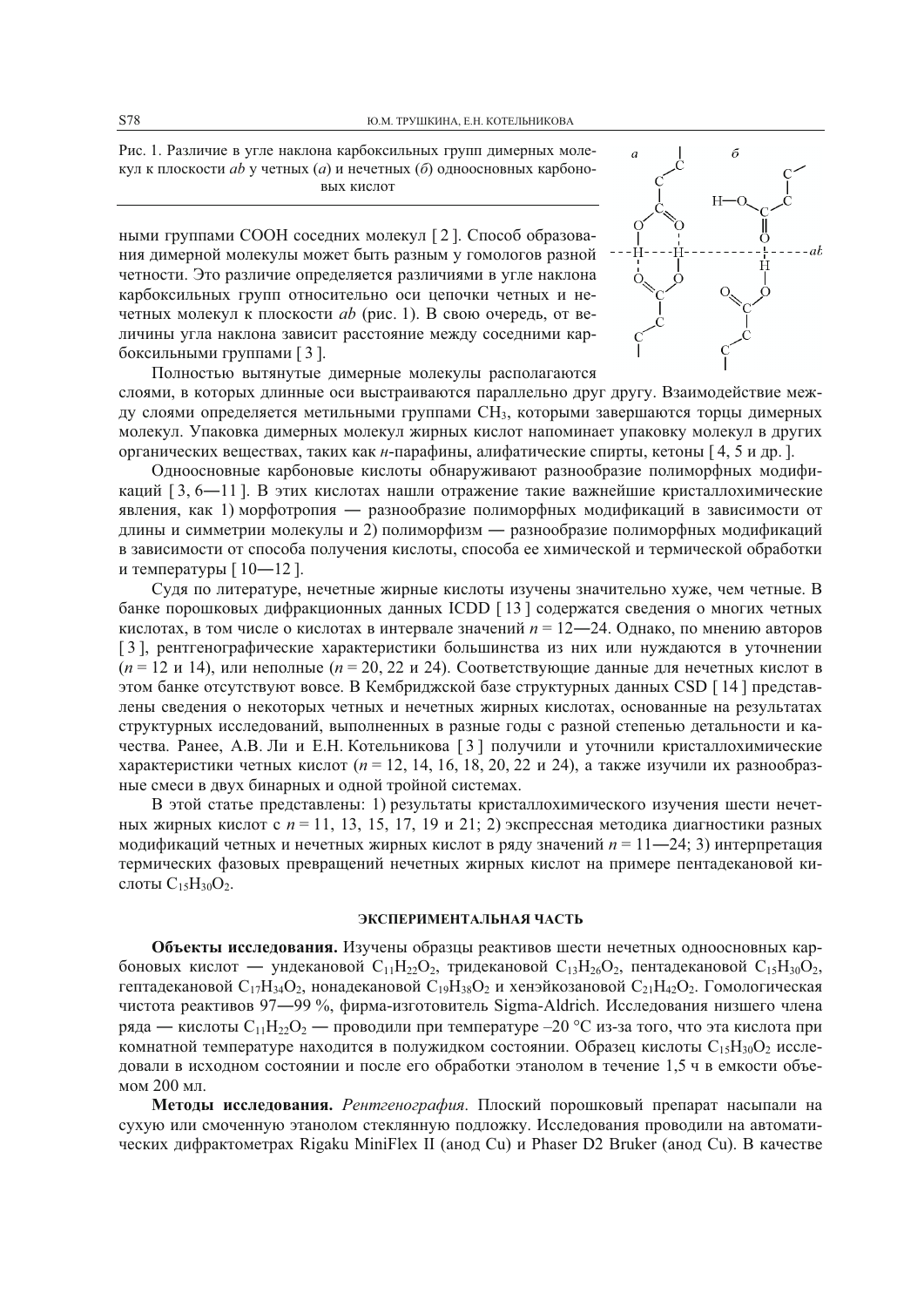внутреннего стандарта использовали германий или кремний. Величина стандартного отклонения  $\Delta 2\theta$  не выходила за пределы 0,02 Å, в отдельных случаях она составляла 0,025—0,035 Å.

Терморентгенография. Плоский порошковый препарат насыпали на платиновую подложку и прикрепляли к ней с помощью этанола. Исследование кислоты  $C_{15}H_{30}O_2$  осуществляли на дифрактометре Rigaku Ultima IV (анод Cu) от комнатной температуры до плавления вещества с шагом по температуре 5 °С.

Обработка экспериментальных данных включала индицирование рентгенограмм, определение сингонии, полиморфной модификации, пространственной группы, расчет параметров элементарной ячейки и др. с помощью программ PDWin, PdXL, UnitCell и Index.

### РЕЗУЛЬТАТЫ И ИХ ОБСУЖДЕНИЕ

### Морфотропия и полиморфизм нечетных одноосновных карбоновых кислот

Получены кристаллографические характеристики (сингония, модификация, пространственная группа, индексы hkl, параметры элементарной ячейки, число формульных единиц Z и др.) шести нечетных жирных кислот с  $n = 11, 13, 15, 17, 19$  и 21. Установлено, что исходный образец (реактив) каждой из перечисленных кислот представляет собой смесь двух модификаций. Для обозначения разных однослойных моноклинных (М) модификаций нечетных и четных жирных кислот предлагается использовать символы с нечетными  $M_1$  и  $M_3$  и четными  $M_2$  и  $M_4^*$ подстрочными цифрами соответственно. Двухслойная моноклинная и триклинная модификации обозначены как 2М и Тс соответственно.

У кислоты с  $n = 11$  выявлены триклинная  $T_c$  (P-1)<sup>\*\*</sup> и моноклинная  $M_3$  (P2<sub>1</sub>/c) модификации, у кислоты с  $n = 13$  — триклинная Tc (P-1) и двухслойная моноклинная 2M (A2/a) модификации, у кислот с  $n = 15$ , 17, 19 и 21 — две разные однослойные моноклинные  $M_1$  ( $P2_1/a$ ) и  $M_3$  $(P2<sub>1</sub>/c)$  модификации. Во всех случаях основной (превалирующей) моноклинной фазой является фаза  $M_1$ , а дополнительной (примесной) — моноклинная  $M_3$ . В табл. 1 представлены параметры

Таблица 1

| $(n-11, 13, 13, 17, 17, 12)$ |                  |              |                              |                        |                                      |          |           |          |                          |
|------------------------------|------------------|--------------|------------------------------|------------------------|--------------------------------------|----------|-----------|----------|--------------------------|
| $\boldsymbol{n}$             | Модифи-<br>кация | $\Pi$ р. гр. | $a, \AA$                     | $b, \AA$               | $c, \AA$                             | α, град. | β, град.  | у, град. | $V/Z$ , $\mathring{A}^3$ |
| 11                           | Tc               | $P-1$        |                              | $4,300(4)$ $ 4,957(4)$ | 32,45(3)                             | 90,1(1)  | 109,88(6) | 112,2(1) | 298                      |
|                              | $M_3$            | $P2_1/c$     | 25,97(7) 4,890(1)            |                        | 10,02(3)                             | 90       | 98,0(2)   | 90       | 315                      |
| 13                           | Tc               | $P-1$        |                              | $4,256(4)$ $ 4,933(3)$ | 37,81(2)                             | 90,6(1)  | 109,92(6) | 111,9(1) | 342                      |
|                              | 2M               | A2/a         |                              | $9,842(4)$ 4,943(2)    | 73,59(4)                             | 90       | 125,89(4) | 90       | 363                      |
| 15                           | $M_1$            |              | $P2_1/a$ 5,671(2) 7,453(2)   |                        | 40,44(2)                             | 90       | 117,47(3) | 90       | 379                      |
|                              | $M_3$            |              | $P2_1/c$ (29,51(3)(4,900(4)) |                        | 9,978(8)                             | 90       | 97,67(8)  | 90       | 358                      |
| 17                           | $M_1$            |              | $P2_1/a$ 5,602(3) 7,443(4)   |                        | 45,07(2)                             | 90       | 117,31(4) | 90       | 417                      |
|                              | $M_3$            | $P2_1/c$     |                              |                        | 33,09(2) 4,893(4) 10,017(8)          | 90       | 98,16(6)  | 90       | 402                      |
| 19                           | $M_1$            |              | $P2_1/a$ 5,560(5) 7,430(8)   |                        | 50,15(4)                             | 90       | 117,50(7) | 90       | 460                      |
|                              | $M_3$            |              |                              |                        | $P2_1/c$ 36,89(3) 4,886(3) 10,041(4) | 90       | 98,16(7)  | 90       | 448                      |
| 21                           | $M_1$            |              | $P2_1/a$ 5,585(4) 7,401(5)   |                        | 54,96(3)                             | 90       | 117,41(4) | 90       | 504                      |
|                              | $M_3$            |              |                              |                        | $P2_1/c$ 40,58(2) 4,870(3) 10,027(4) | 90       | 98,66(6)  | 90       | 490                      |

Параметры и приведенный объем V/Z триклинной Tc, однослойных моноклинных  $M_1 u M_3 u$  двухслойной моноклинной 2M ячеек нечетных жирных кислот  $(n = 11, 13, 15, 17, 10, \ldots, 21)$ 

В графе Модификация символы основных и примесных фаз обозначены полужирным и обычным начертанием соответственно.

<sup>\*</sup> Модификация  $M_4$  была выявлена нами у стеариновой кислоты  $C_{18}H_{36}O_2$  [11].

<sup>\*\*</sup> Злесь и далее в скобках указаны пространственные группы.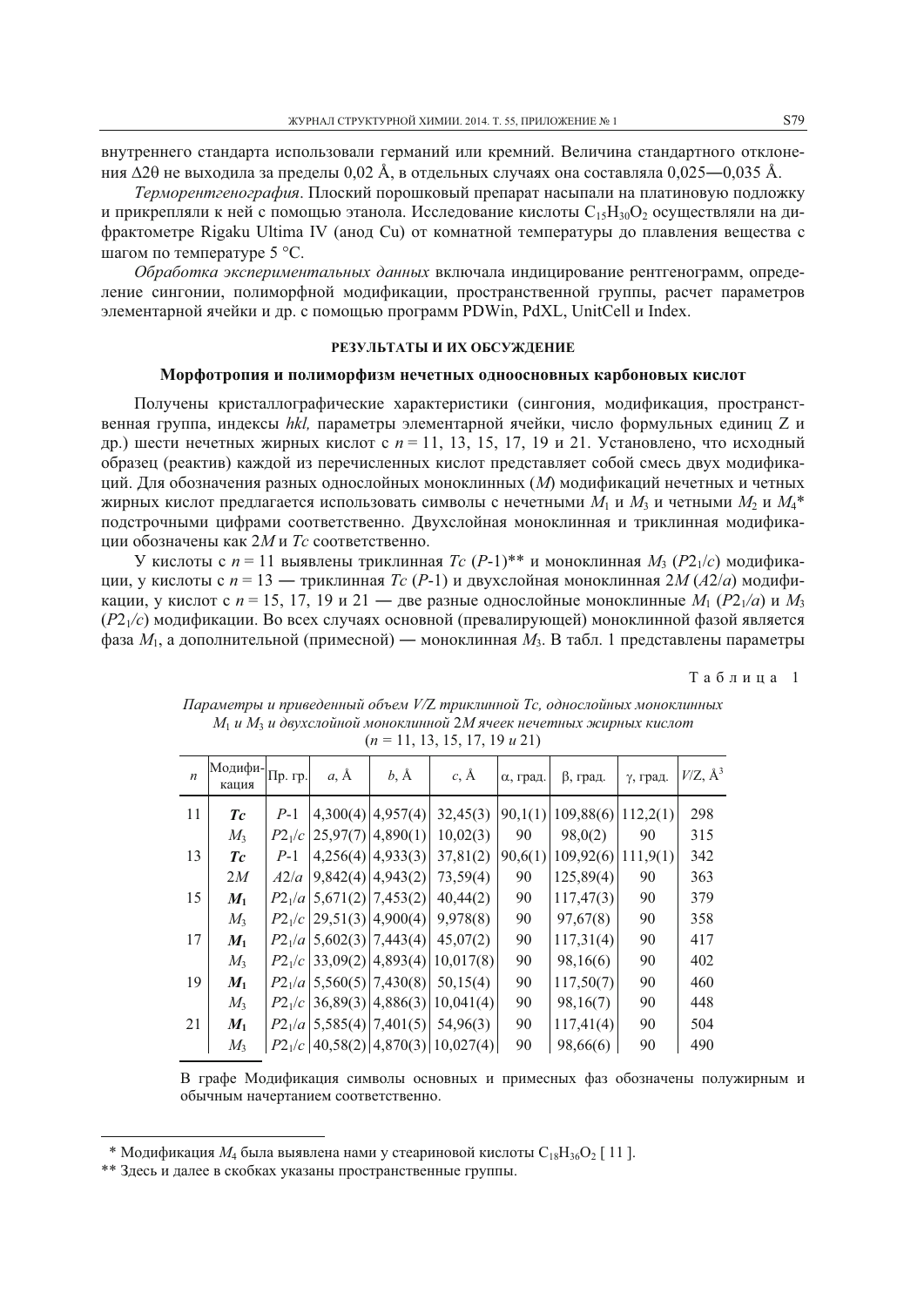| $\boldsymbol{n}$ | Модифи-<br>кашия | Пр. гр.            | $a, \AA$ | $b, \AA$                                 | $c, \mathbf{A}$        | α, град. | β, град.  | у, град. |     | $V/Z$ , $\mathring{A}^3$ Литература |
|------------------|------------------|--------------------|----------|------------------------------------------|------------------------|----------|-----------|----------|-----|-------------------------------------|
|                  | $M_3$            |                    |          | $P2_1/c$ (25,839(3)(4,9123(4)(10,028(1)) |                        | 90       | 99,010(3) | 90       | 315 | Bond,<br>$2004$ [14]                |
| 11               | Tc               | $P-1$              | 4,300(4) | 4,957(4)                                 | 32,45(3)               | 90,1(1)  | 109,88(6) | 112,2(1) | 298 | Наши                                |
|                  | $M_3$            | $P2_1/c$           | 25,97(7) | 4,89(1)                                  | 10,02(3)               | 90       | 98,0(2)   | 90       | 315 | данные                              |
|                  | $M_2^*$          | P2 <sub>1</sub> /a | 9,53     | 4,96                                     | 60,18                  | 90       | 128,10    | 90       | 559 | Gbabode                             |
|                  |                  |                    |          |                                          |                        |          |           |          |     | et al., 2007                        |
|                  |                  |                    |          |                                          |                        |          |           |          |     | [14]                                |
| 21               | $M_1$            | P2 <sub>1</sub> /a | 5,585(4) | 7,401(5)                                 | 54,96(3)               | 90       | 117,41(4) | 90       | 504 | Наши                                |
|                  | $M_{\rm{2}}$     | $P2_1/c$           | 40,58(2) |                                          | $4,870(3)$   10,027(4) | 90       | 98,66(6)  | 90       | 490 | данные                              |

Параметры и приведенный объем V/Z триклинной и однослойных моноклинных ячеек нечетных жирных кислот (n = 11 и 21) по нашим и литературным [14] данным

\* Для этой нечетной кислоты авторы выбрали такую же моноклинную ячейку, как и у четных кислот моноклинной модификации  $M_2$ .

### Таблина 3

Параметры и приведенный объем V/Z триклинной Tc и однослойной моноклинной M<sub>1</sub> ячеек нечетных жирных кислот (п = 13, 15, 17 и 19) по нашим и литературным [14] данным

| $\boldsymbol{n}$ | Модифи-Пр. гр.<br>кашия |       | $a, \AA$                   | $b, \AA$               | $c, \AA$                          | α, град. | $\beta$ , град.       | у, град.  | $V/Z$ , $\AA^3$ | Литература                |
|------------------|-------------------------|-------|----------------------------|------------------------|-----------------------------------|----------|-----------------------|-----------|-----------------|---------------------------|
| 13               | Tc                      | $P-1$ |                            |                        | $4,272(1)$ $ 4,972(1)$ 37,686(8)  | 90,36(2) | 109,44(2)             | 112,43(2) | 345             | Goto, Asada,<br>1980 [14] |
|                  | Tc                      | $P-1$ |                            | $4,256(4)$ $ 4,933(3)$ | 37,81(2)                          | 90,6(1)  | 109,92(6)             | 111,9(1)  | 342             | Наши<br>данные            |
| 15               | Tc                      | $P-1$ | 5,01                       | 39,45                  | 4,25                              | 90,40    | 112,17                | 91,87     | 389             | Sydow, 1954<br>[14]       |
|                  | $M_1$                   |       | $P2_1/a$ 5,671(2) 7,453(2) |                        | 40,44(2)                          | 90       | 117,47(3)             | 90        | 379             | Наши<br>данные            |
| 17               | Tc                      | $P-1$ |                            | $5,561(1)$ 8,018(1)    | 47,90(1)                          |          | $114,18(1)$ 114,96(1) | 80,22(1)  | 442             | Goto, Asada,<br>1984 [14] |
|                  | $M_1$                   |       | $P2_1/a$ 5,602(3) 7,443(4) |                        | 45,07(2)                          | 90       | 117,31(4)             | 90        | 417             | Наши<br>данные            |
| 19               | Tc                      | $P-1$ |                            |                        | $5,553(2)$   7,987(3)   44,612(5) | 92,10(2) | 93,05(2)              | 99,64(3)  | 487             | Gbabode et<br>al., 2006   |
|                  |                         |       |                            |                        |                                   |          |                       |           |                 | $\lceil 14 \rceil$        |
|                  | $M_1$                   |       | $P2_1/a$ 5,560(5) 7,430(8) |                        | 50,15(4)                          | 90       | 117,50(7)             | 90        | 460             | Наши<br>данные            |

элементарных ячеек всех изученных нами нечетных жирных кислот, а также их объемы  $V$ , приведенные к одной формульной единице V/Z. Далее приводится сравнительный анализ наших и литературных данных. Во всех случаях используются наши обозначения модификаций.

Согласно сведениям, содержащимся в структурной базе CSD [14], кислота с  $n = 11$  характеризуется моноклинной модификацией  $M_3$  [7], а кислота с  $n = 21$  — моноклинной модификацией  $M_2$  [8], такой же, как и у четных кислот [3]. Согласно нашим данным, помимо названных модификаций, у этих кислот выявлены также триклинная  $T_c$  ( $n = 11$ ) и две моноклинные  $M_1$  и  $M_3$  (n = 21) модификации (табл. 2). Для кислот с n = 13, 15, 17 и 19 в базе CSD [14] приводятся данные только для их триклинных модификаций (табл. 3). Формально теоретические рентгенограммы, рассчитанные нами из структурных данных [14], совпадают с нашими эксперимен-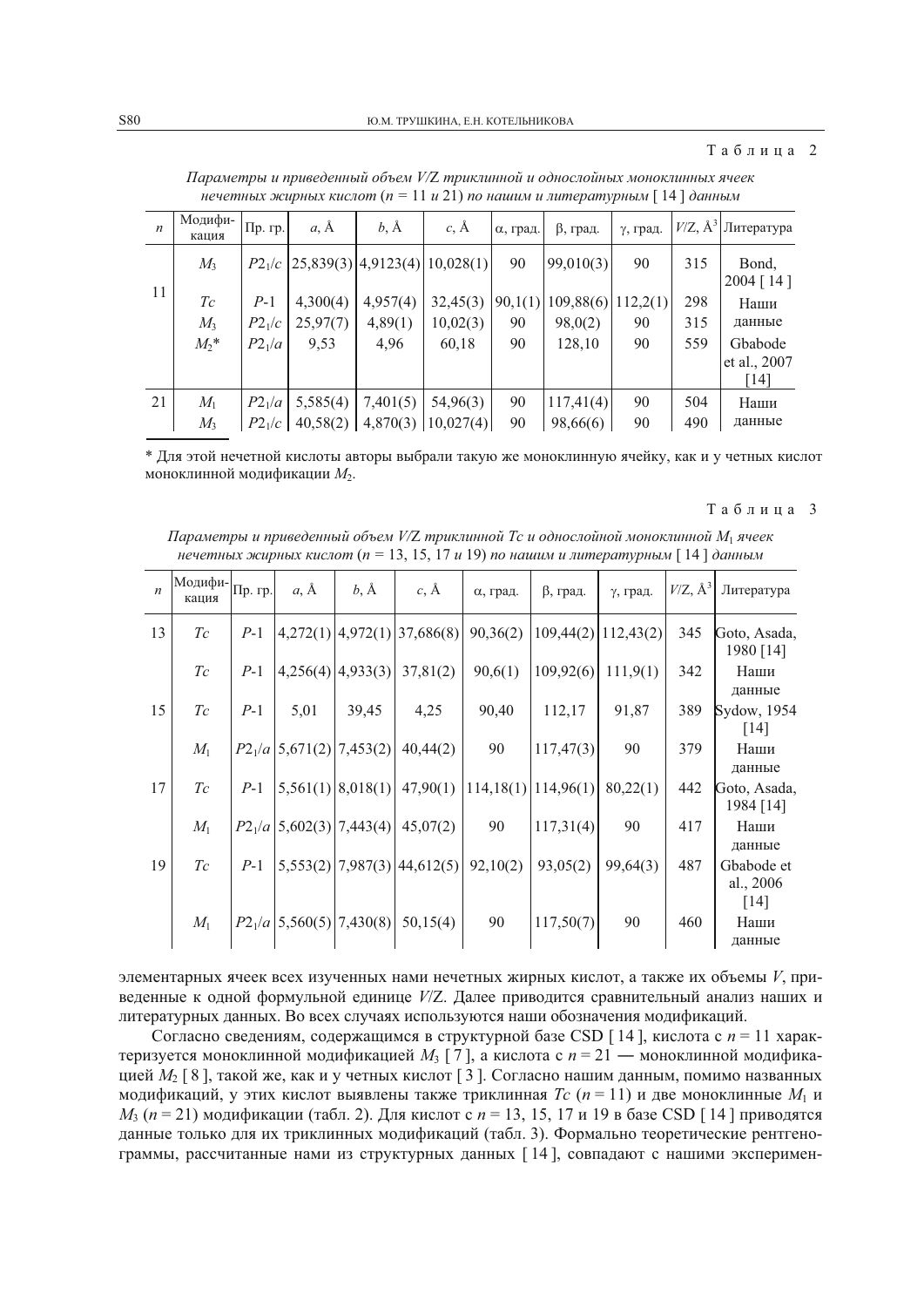тальными порошковыми рентгенограммами, полученными для основных фаз этих кислот. Однако принадлежность к триклинной Тс модификации была однозначно установлена только для кислоты с  $n = 13$ . Рентгенограммы основных фаз кислот с  $n = 15$ , 17 и 19 нам удалось рассчитать как в триклинной Tc, так и в моноклинной  $M_1$  ячейках. При сравнении данных, приведенных в табл. 3, можно видеть, что во всех случаях приведенные объемы  $V/Z$  моноклинной ячейки  $(Z = 4)$  существенно меньше приведенных объемов триклинной ячейки  $(Z = 2)$ . Выигрыш в объемах  $V/Z$  составляет приблизительно 3, 5 и 5 % для кислот с  $n = 15$ , 17 и 19 соответственно. Таким образом, результаты сравнения приведенных объемов V/Z позволяют сделать выбор в пользу моноклинной ячейки, тем более что ее симметрия выше симметрии триклинной ячейки.

При использовании этанола для приготовления препарата фазовый состав изменился только у кислоты с  $n = 13$ : к двум фазам, установленным у исходного образца (*Тс и 2M*), добавилась третья фаза  $M_3$ . У кислот с  $n = 15, 17, 19$  и 21 фазовый состав остался таким же, как и у исходных образцов ( $M_1$  и  $M_3$ ). Однако, если к образцам этих кислот применить сравнительно длительную обработку этанолом, то в принципе их двухфазность может быть ликвидирована. В результате обработки этанолом в течение 1,5 ч образца кислоты с  $n = 15$  на его рентгенограмме присутствуют пики только основной фазы  $M_1$ .

Различия в объемах жирных кислот определяются, прежде всего, величиной параметра, соответствующего направлению удлинения цепочки — параметру с (Tc,  $M_1$  и 2M) или параметру  $a$  ( $M_3$ ) (см. табл. 1). Вариации двух других линейных параметров, соответствующих сечению молекулы в плоскости, перпендикулярной оси цепочки, — в плоскости *ab* (*Tc*, *M*<sub>1</sub> и 2*M*) или в плоскости bc ( $M_3$ ), оказываются не существенными у всех представителей жирных кислот [11], н-парафинов [4, 15] и других алифатических соединений. Вариации параметров а и b обусловлены в основном угловыми параметрами  $\alpha$ ,  $\beta$  и  $\gamma$  (триклинная модификация) и параметром  $\beta$ (моноклинная модификация).

В заключение этого раздела напомним, что нами впервые предложена и описана моноклинная модификация  $M_1$  (кислоты с  $n = 15$ , 17 и 19) и впервые обнаружены триклинная Tc модификация у кислоты с  $n = 11$ , двухслойная моноклинная 2M модификация у кислоты с  $n = 13$  и однослойная моноклинная  $M_3$  модификация у кислот с  $n = 15$ , 17, 19 и 21.

Все полиморфное разнообразие нечетных жирных кислот, включающее их основные и примесные фазы, демонстрируется на рис. 2. На нем показана зависимость приведенного объема  $V/Z$  триклинной  $Tc$  (P-1, Z = 2) и моноклинных  $M_1$  (P2<sub>1</sub>/a, Z = 4),  $M_3$  (P2<sub>1</sub>/a, Z = 4) и 2M (A2/a,  $Z = 8$ ) ячеек нечетных жирных кислот от длины молекулы. Из рассмотрения этой зависимости следует, что нечетные гомологи представляют собой морфотропный ряд, что каждый из гомологов характеризуется, как минимум, двумя разными полиморфными модификациями и что можно провести "модификационные границы" между кислотами с  $n = 11$  (фазы Tc и  $M_3$ ) и  $n =$ = 13 (фазы *Тс и 2M*) и между кислотами с  $n = 13$  (фазы *Тс и 2M*) и  $n = 15$  (фазы  $M_1$  и  $M_3$ ).

### Экспрессная методика диагностики одноосновных карбоновых кислот

Разработана экспрессная безэталонная методика идентификации гомологов разных полиморфных модификаций в морфотропном ряду жирных кислот. Подобная методика была разработана и успешно использована для идентификации состава и строения и-парафинов [4]. Дело в том, что из-за большой (десятки ангстрем) величины параметра, соответствующего удлинению цепочки, пики типа 00/ располагаются на рентгенограммах *н*-парафинов и жирных кислот в области очень малых углов отражения 20. Отсюда — большая ошибка в определении соответствующих межплоскостных расстояний и, соответственно, параметров элементарной ячейки. Для устранения экспериментальных ошибок обычно используется внутренний эталон (германий, кремний и др.), однако к области очень малых углов отражения 20 подобрать эталон практически невозможно. Основу предложенной методики диагностики составляет представление о том, что величина  $\Delta 2\theta$  между пиками типа 00/ является персональной характеристикой (константой) кажлой полиморфной молификации кажлого гомолога (для конкретного излучения). Эта величина легко и быстро вычисляется и для ее определения не требуется использование эталона [3, 4, 11].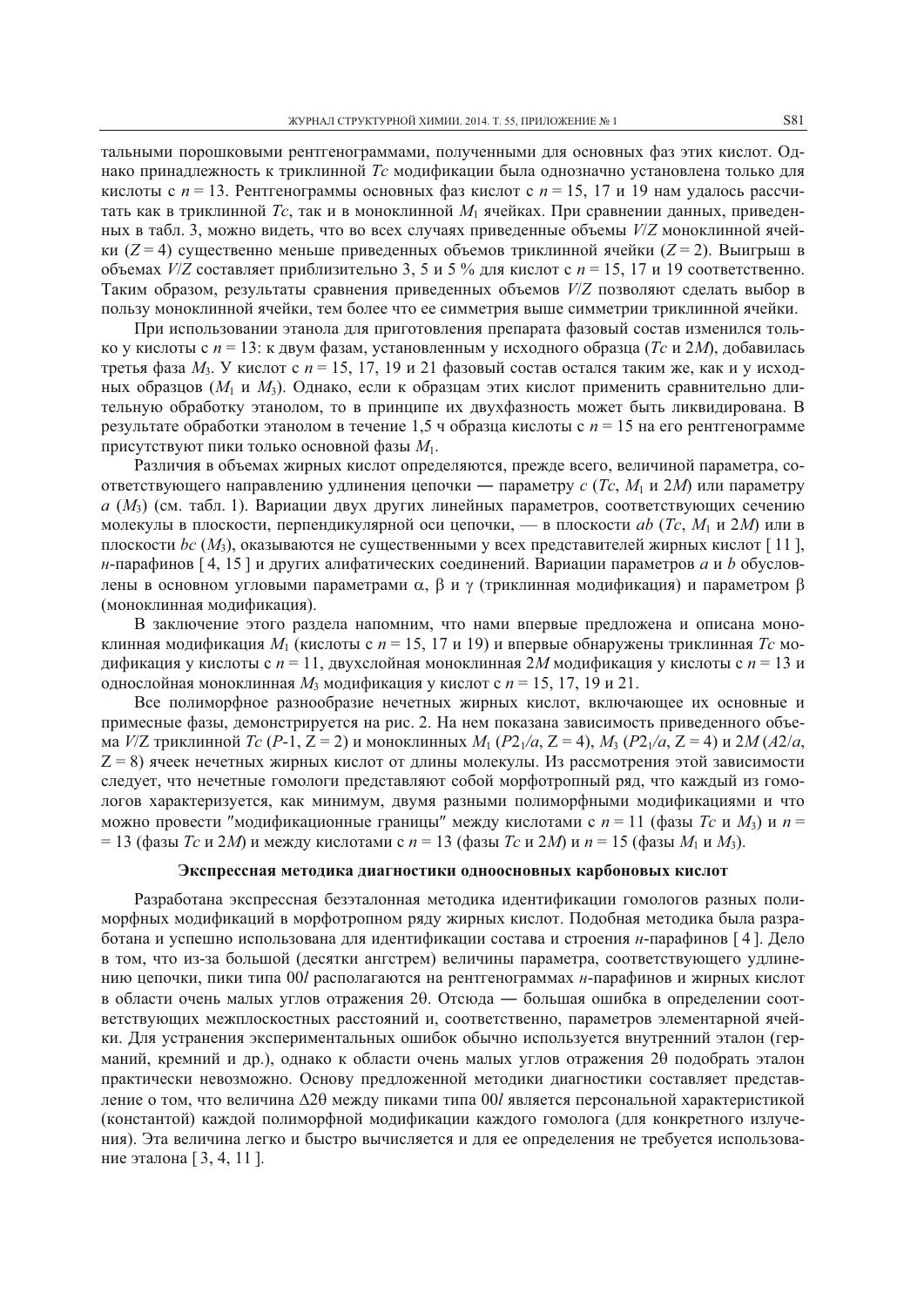

Рис. 2. Зависимость от длины молекулы (число *п*) приведенного объема  $V/Z$  триклинной *Tc*, моноклинных однослойных  $M_1$  и  $M_3$ и двухслойной моноклинной 2М ячеек модификаций нечетных жирных кислот.

Штриховыми линиями показаны модификационные границы, остальные пояснения в тексте



Рис. 3. Зависимость величины  $\Delta 2\theta (005 - 003)$ Си $K_{\alpha}$ от длины молекулы (число *n*) четных и нечетных жирных кислот.

Обозначения модификаций приведены на рисунке, остальные пояснения в тексте

В случае жирных кислот в качестве такой характеристики удобно использовать величину  $\Delta$ 20 между пиками 003 и 005. На рис. 3 приведены зависимости величины  $\Delta$ 20(005—003)Cu $K_{\alpha}$ от длины и четности молекулы жирных кислот разных модификаций. При построении зависимостей для всех нечетных и четных гомологов с  $n = 16$  и 18 использованы наши данные, а для четных гомологов с  $n = 12, 14, 20, 22$  и  $24$  — данные А.В. Ли и Е.Н. Котельниковой [3]. Можно видеть (см. рис. 3), что в отличие от нечетных кислот, четным кислотам не свойственно полиморфное разнообразие (исключение стеариновая кислота  $C_{18}H_{36}O_2$  [11]).

### Термические фазовые превращения пентадекановой кислоты

Изучено поведение при нагревании и охлаждении типичной нечетной одноосновной карбоновой кислоты — пенталекановой кислоты  $C_1sH_{30}O_2$  моноклинной молификации  $M_1$ . Результаты исследования этой кислоты частично опубликованы в [12]. Для высокотемпературного эксперимента образец предварительно был обработан этанолом для того, чтобы избавиться от примесной моноклинной фазы  $M_3$ . При нагревании образца вплоть до 45 °С пентадекановая кислота испытывает только термические деформации (рис. 4, а). При дальнейшем нагревании в интервале 45—50 °С однослойная моноклинная фаза  $M_1$  испытывает полиморфный переход в высокотемпературную двухслойную моноклинную фазу 2М. Температурный интервал существования фазы 2M очень узкий, поскольку при 52 °С вещество плавится. Охлаждение расплава до комнатной температуры осуществлялось в течение примерно 3 ч. Закристаллизованный расплав представляет собой сплавленную смесь двух моноклинных фаз  $M_1$  и 2M (рис. 4, 6).

В работе [8] также описывается твердофазовый полиморфный переход пентадекановой кислоты в высокотемпературную моноклинную фазу 2M с той разницей, что исходная (низкотемпературная) фаза этой кислоты обозначается в этой работе как триклинная Тс. А.В. Ли и Е.Н. Котельникова [3] изучили термические фазовые превращения еще одной нечетной кислоты — нонадекановой  $C_{19}H_{38}O_2$ . В интервале 59—61 °С они также наблюдали полиморфное превращение из низкотемпературной однослойной моноклинной фазы в высокотемпературную двухслойную моноклинную фазу ( $M_1 \rightarrow 2M$ ). Таким образом, результаты терморентгенографических исследований нечетных кислот с  $n = 15 [8, 12]$  и 19 [3] позволяют предположить, что переход в высокотемпературную моноклинную фазу 2M возможен и в случае других гомологов нечетных жирных кислот с  $n > 15$ .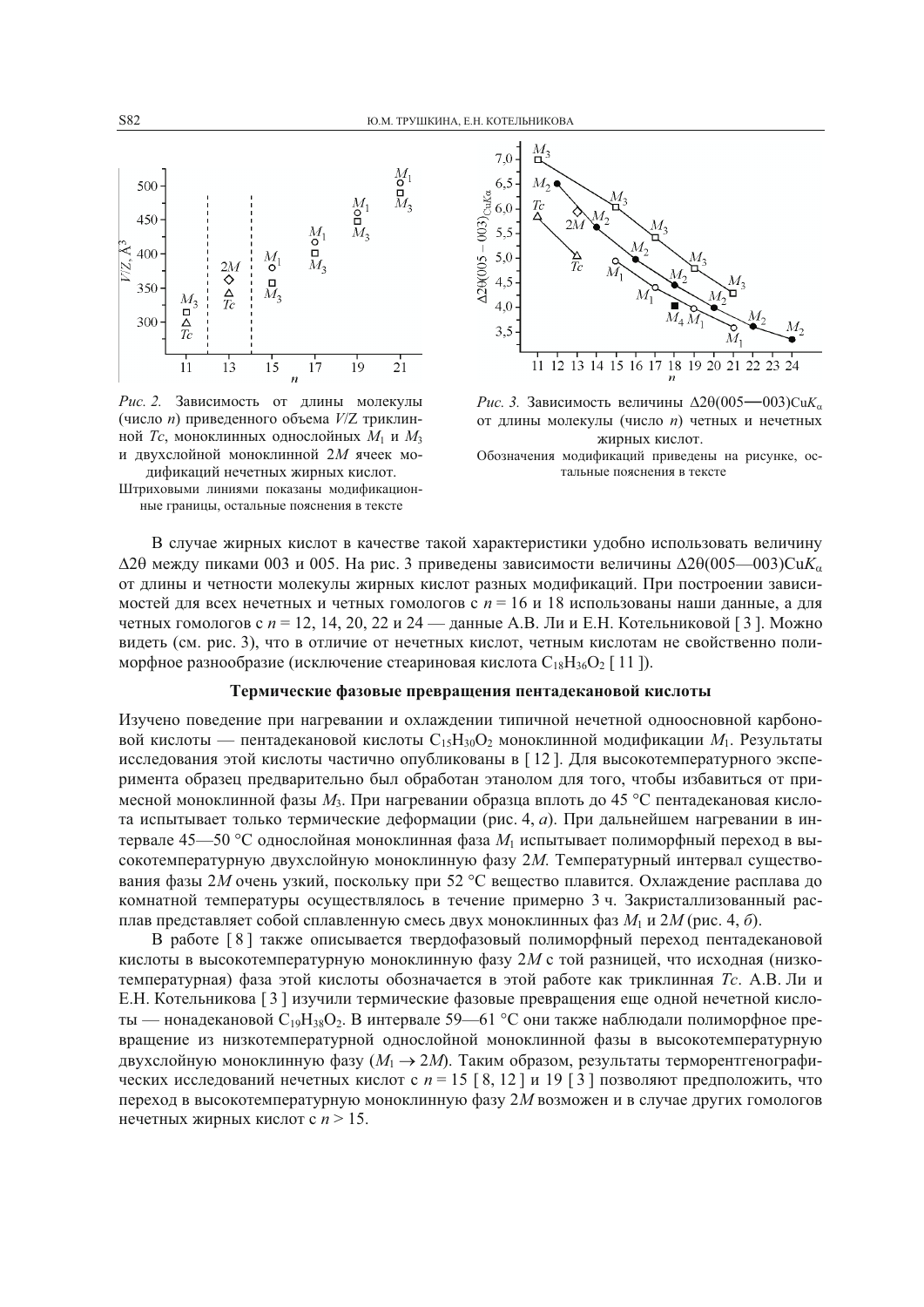

Рис. 4. Дифрактограммы пентадекановой кислоты C<sub>15</sub>H<sub>30</sub>O<sub>2</sub>, полученные при разных температурах в режиме нагревания (а) и охлаждения (б) образца.  $L$  — жидкая фаза,  $M_1$  — моноклинная однослойная фаза и  $2M$  — моноклинная двухслойная фаза

#### ЗАКЛЮЧЕНИЕ

Отметим наиболее значимые результаты, полученные при кристаллохимическом изучении синтетических аналогов природных жирных кислот.

1. Установлены рентгенографические характеристики (сингония, модификация, пространственная группа, индексы hkl. параметры элементарной ячейки, число формульных единиц Z и др.) у шести нечетных жирных кислот  $n = 11, 13, 15, 17, 19$  и 21, что позволяет восполнить пробел в сведениях об этих кислотах в банке порошковых данных ICDD [13], а также уточнить имеющиеся о них данные в работах [6-9].

2. Выявлено разнообразие полиморфных модификаций нечетных жирных кислот в зависимости от длины молекулы (морфотропия): обнаружены три моноклинные  $M_1$ ,  $M_3$  и 2M и одна триклинная *Тс* модификации в интервале значений  $n = 11$ —21. В случае кислот с  $n = 15$ , 17 и 19 предложена моноклинная ячейка (модификация  $M_1$ ) взамен триклинной ячейки (модификация Tc), известной в литературе [14]. В изученном морфотропном ряду нечетных кислот можно провести две модификационные границы — между кислотами с  $n = 11$  и 13 и с  $n = 13$  и 15.

3. Выявлено разнообразие полиморфных модификаций в пределах каждого нечетного гомолога ( $n = 11, 13, 15, 17, 19$  и 21) в зависимости от способа его получения и химической обработки (полиморфизм). Установлено, что все исходные образцы (реактивы) представляют собой смеси кислот двух модификаций. Фазовый состав смесей оказывается разным у гомологов разной длины. На примере кислоты с  $n = 15$  показано, что двухфазность может быть ликвидирована после предварительной обработки образца этанолом:  $(M_1 + M_3) \rightarrow M_1$ .

4. Предложена экспрессная безэталонная методика диагностики гомологов и полиморфных модификаций четных и нечетных жирных кислот в гомологическом ряду  $n = 11 - 24$ . Для диагностики используется величина  $\Delta 2\theta CuK_{\alpha}$  между пиками типа 003 и 005 — персональная характеристика каждой полиморфной модификации каждого гомолога. С использованием этой вели